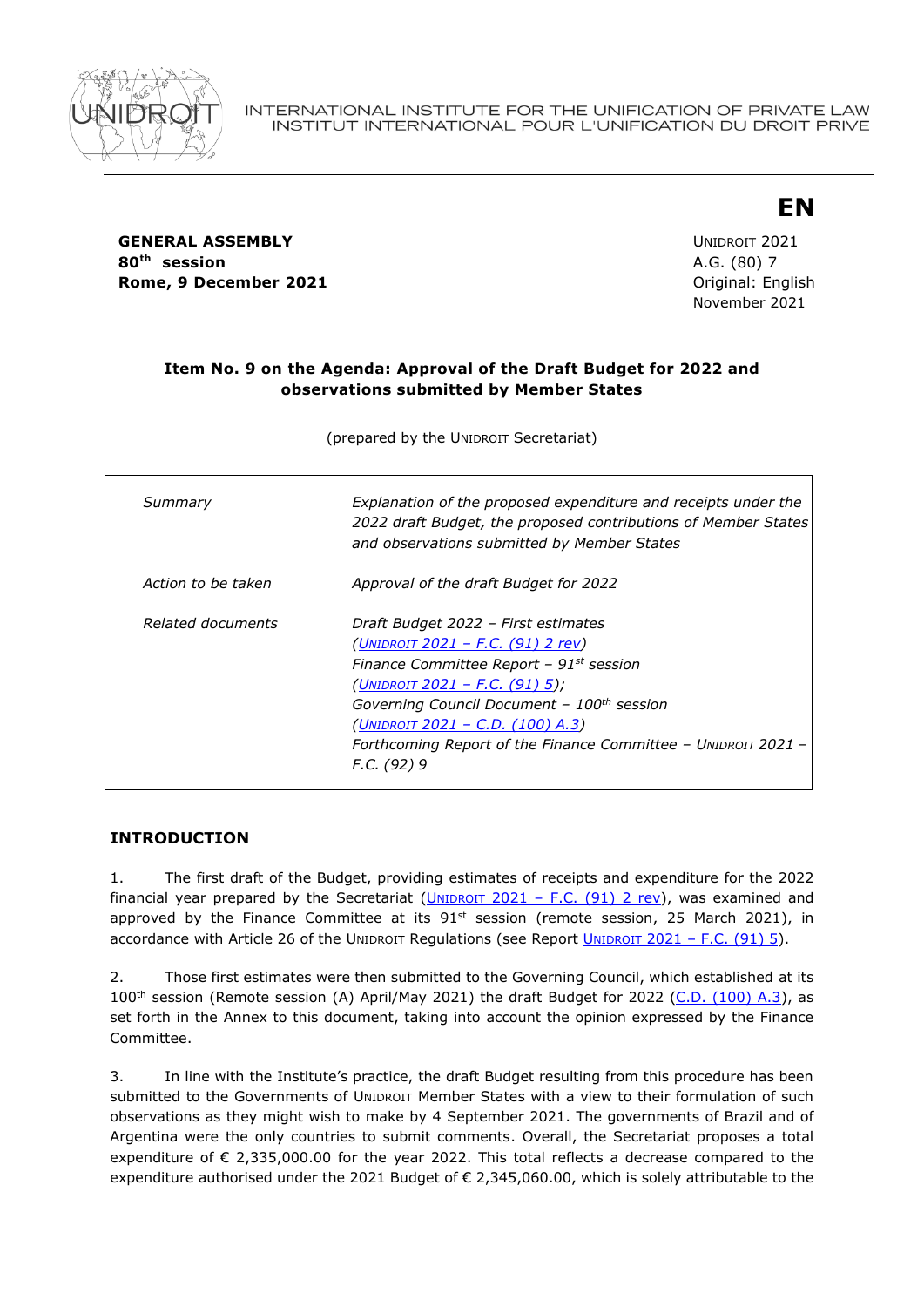estimated decrease in receipts from contributions of Member States (€10,060), resulting from the process of reclassification of Member States in the UNIDROIT Contributions Chart.

4. Regarding expenditure, the Secretariat would note that it assumes that 2022 may see a return to some level of pre-pandemic normality, with the Institute receiving many more experts and its officers travelling more frequently. This may entail a return to higher levels of expenditure with respect to Chapter 1 – Meeting and travel costs, with specific reference to Article 4 (Committees of Experts), and perhaps also Article 5 (Official journeys and promotion of activities). The Secretariat would note that the projected budget lines might be underestimating the actual expenditure needed for the six projects envisaged in the current Work Programme (2020-2022) fully underway and running simultaneously. This is the highest number of simultaneous projects ever recorded. In light of this, the Secretariat might seek the Finance Committee's authorisation at the Fall meeting in 2022 to use a part of the surplus accumulated from the previous years to that end under article 38, paragraph 4, point a) of the Regulations.

5. The Finance Committee expressed itself in favour of the draft Budget for the 2022 financial year and recommended that the General Assembly, at its 80<sup>th</sup> session (Rome, 9 December 2021), adopt the draft Budget for the 2022 financial year.

6. *In light of the foregoing, the General Assembly, at its 80th session, may wish to adopt the draft Budget for 2022 as set forth in Appendix I to this document.*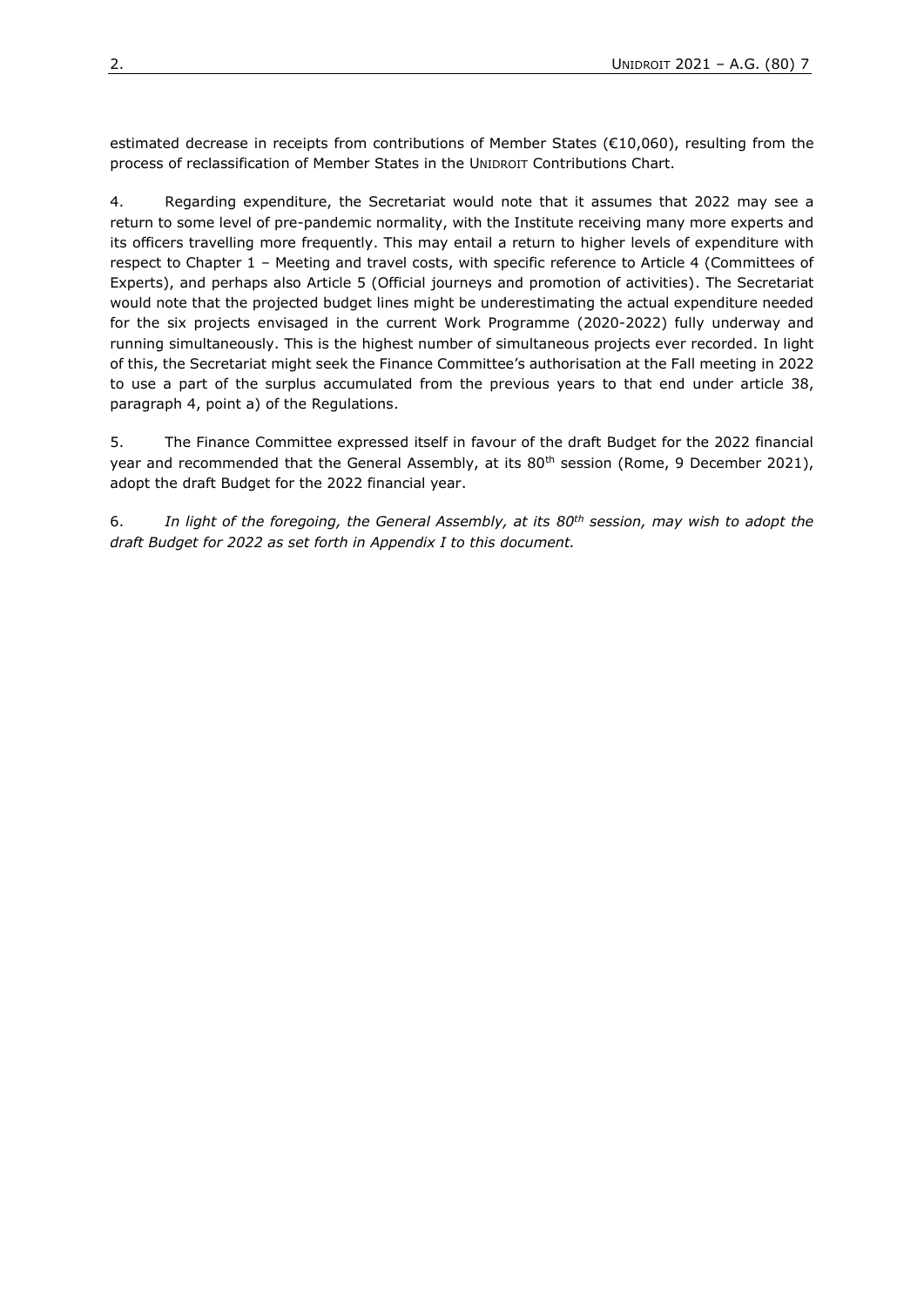**APPENDIX**

#### **DRAFT BUDGET FOR THE 2022 FINANCIAL YEAR**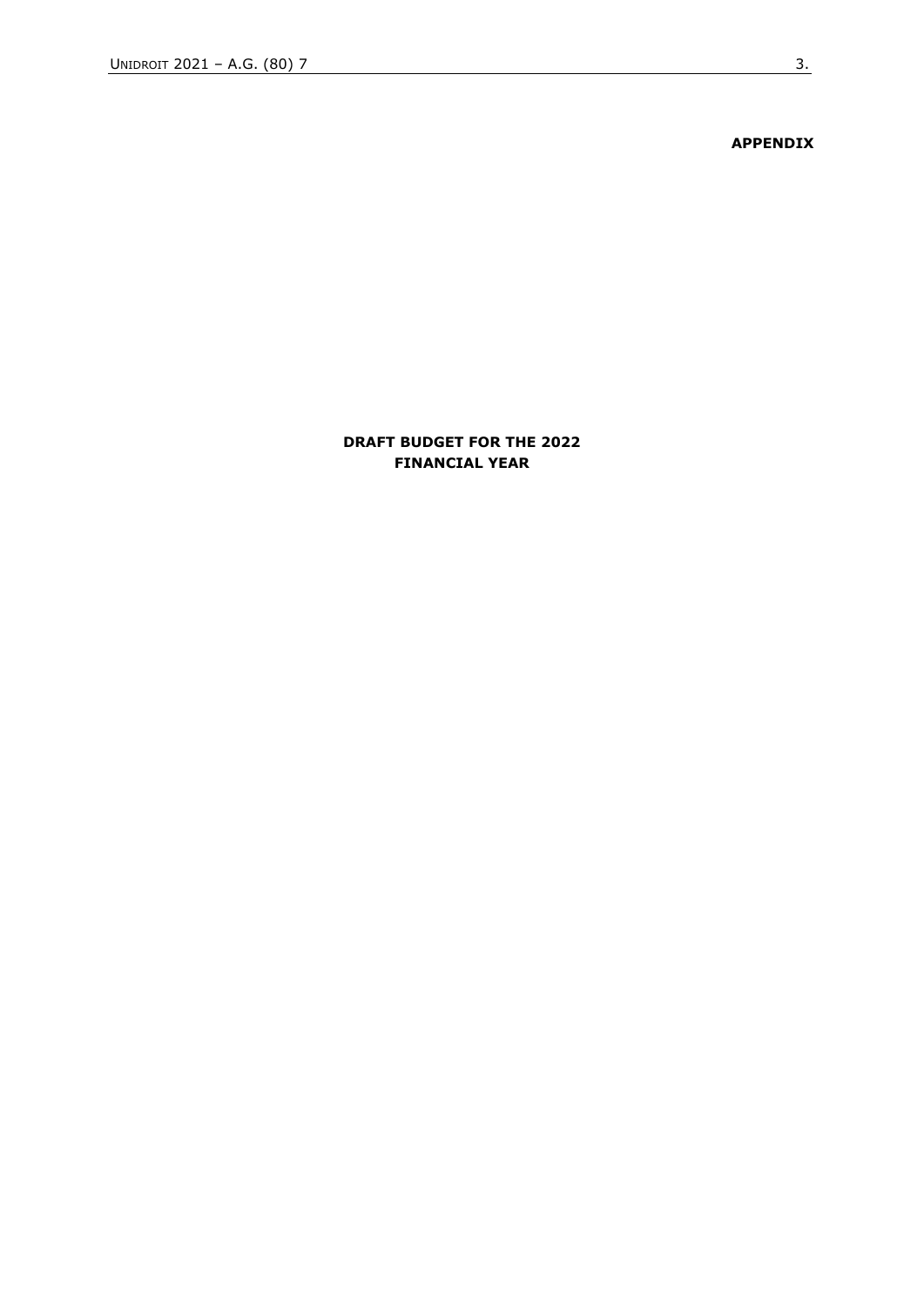|                                                  | <b>Budget 2021<sup>1</sup></b> | Budget 2022               |
|--------------------------------------------------|--------------------------------|---------------------------|
| <b>Chapter 1: Contributions of Member States</b> |                                |                           |
| <b>Contributions of Member States</b>            | 2,282,060.00                   | 2,277,000.00 <sup>2</sup> |
|                                                  |                                |                           |
| <b>Chapter 2: Other receipts:</b>                |                                |                           |
| (Interest) $3$<br>Art. 1                         | 0.00                           | 0.00                      |
| Art. 2 (Contributions to overhead expenses) 4    | 15,000.00                      | 15,000.00                 |
| (Sale of publications) 5<br>Art. 3               | 17,000.00                      | 20,000.00                 |
| (Aviareto) <sup>6</sup><br>Art. 4                | 23,000.00                      | 23,000.00                 |
|                                                  |                                |                           |
| <b>Chapter 3: Various receipts</b>               |                                |                           |
| Tax reimbursement credit 7                       | 8,000.00                       | 0.00                      |
|                                                  |                                |                           |
| <b>Total of receipts</b>                         | 2,345,060.00                   | 2,335,000.00              |

## **RECEIPTS (in Euro)**

#### **EXPLANATORY NOTES TO THE DRAFT BUDGET – RECEIPTS**

<sup>1</sup> The numbers given in this column correspond to the official budget for 2021 approved by the Finance Committee at its 90<sup>th</sup> session in Rome on 22 October 2020 (see UNIDROIT 2020 – F.C. (90) 6 [rev.](https://www.unidroit.org/english/governments/financecommitteedocuments/2020-90session/fc-90-06rev-02-e.pdf) 2), and subsequently approved by the General Assembly at its 79<sup>th</sup> session in Rome on 17 December 2020 (see UNIDROIT 2020 – [A.G. \(79\) 7\)](https://www.unidroit.org/english/governments/assemblydocuments/2020-79session/ag-79-07-e.pdf).

2 The Secretariat has made this calculation on the basis of a unit of contribution amounting to € 2,530. The expected amount of contributions of Member States for 2022 corresponds to the UNIDROIT Contributions Chart adopted by the General Assembly at its 78<sup>th</sup> session (Rome, 12 December 2019) (see UNIDROIT 2019 – A.G.  $(78)$  12, and A.G.  $(78)$  11 rev.). The stated amount is without any modifications made due to requests for temporary suspension of the application of the Contributions Chart.

3 In light of the current ultra low interest rate environment, the Secretariat estimates the interest earned on deposits in checking accounts to be zero (or very close thereto).

4 This sum represents the share of the Office for Italy and San Marino of the International Labour Organization in the operating expenses of the premises of UNIDROIT.

5 The Secretariat estimates the income earned from the sale of publications to be approximately the same as in previous years. It is noted that should either the MAC Protocol or the Rail Protocol came into force, this amount may need to be adjusted in future in order to reflect any attendant increase in sales.

6 UNIDROIT is to receive in 2022 a payment of USD 25,000 from Aviareto, the International Registry under the Aircraft Protocol to the Cape Town Convention, in accordance with a renewed licencing agreement by which UNIDROIT is to provide an electronic version of the fourth edition of the Aircraft Protocol Official Commentary by Sir Roy Goode to Aviareto to make available to users of the International Registry.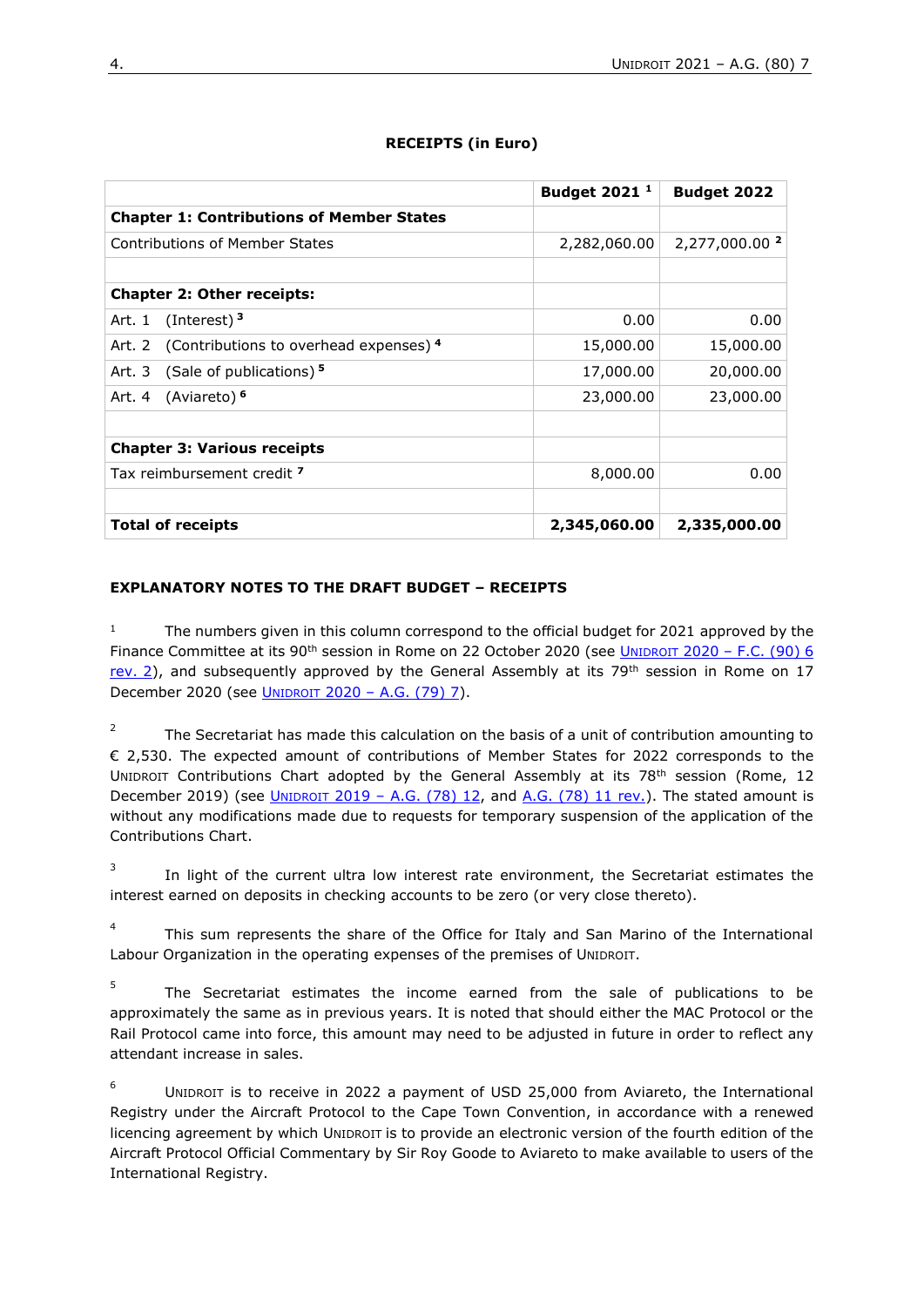7 The extraordinary income estimated under this Chapter relates to the reimbursement by the Government of the United States of America of federal, state and municipal taxes payable by a US citizen formerly appointed to the UNIDROIT Secretariat, under the terms of a tax reimbursement agreement signed between UNIDROIT and the Government of the United States of America on 17 September 2013 (see Expenditure, note 4). It is not expected that any payments will be made in this regard in 2022.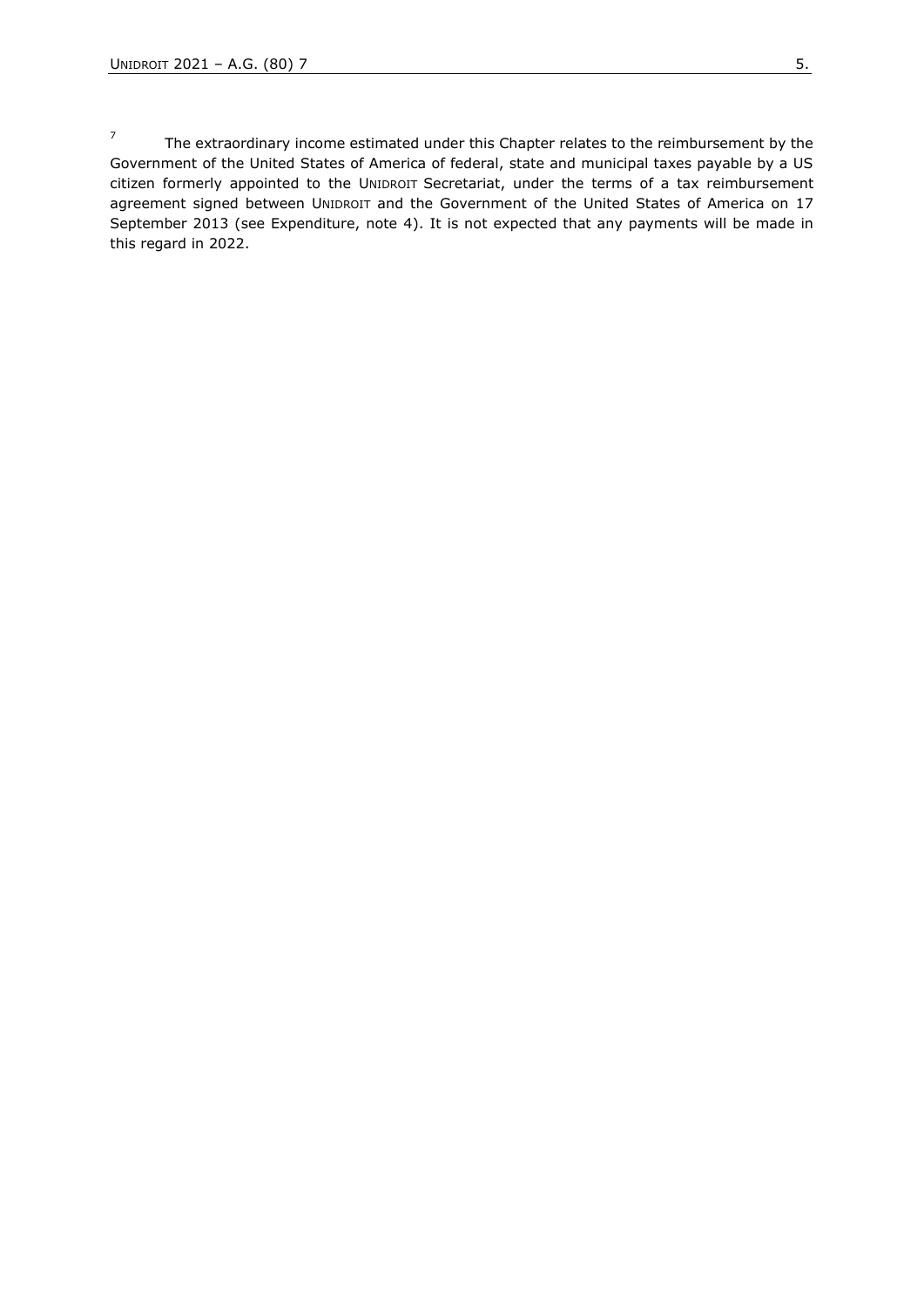## **EXPENDITURE (in Euro)**

|                                                                  | 20211        | 2022         |
|------------------------------------------------------------------|--------------|--------------|
| Chapter 1 - Meeting and travel costs <sup>2</sup>                |              |              |
| Art. 1 (Governing Council and Permanent Committee)               | 50,000.00    | 50,000.00    |
| Art. 2 (Auditor)                                                 | 5,000.00     | 5,000.00     |
| Art. 3 (Administrative tribunal)                                 |              |              |
| Art. 4 (Committees of Experts)                                   | 108,383.50   | 127,000.00   |
| Art. 5 (Official journeys and promotion of activities)           | 45,383.50    | 55,000.00    |
| Art. 6 (Interpreters)                                            | 35,000.00    | 25,000.00    |
| Art. 7 (Representation)                                          | 8,000.00     | 8,000.00     |
| <b>Subtotal</b>                                                  | 251,767.00   | 270,000.00   |
|                                                                  |              |              |
| Chapter $2$ - Salaries and allowances $3$                        |              |              |
| Art. 1 (Salaries of Categories D, P and GS staff and consultant) | 1,220,293.00 | 1,246,422.00 |
| Art. 2 (Remuneration for occasional collaborators)               | 30,000.00    | 15,000.00    |
| Art. 3 (Tax reimbursement) 4                                     | 0.00         | 0.00         |
| <b>Subtotal</b>                                                  | 1,250,293.00 | 1,261,422.00 |
|                                                                  |              |              |
| Chapter 3 - Social security charges                              |              |              |
| Art. 1 (Insurance against disablement, old age and sickness) 5   | 488,750.00   | 508,328.00   |
| Art. 2 (Accidents' insurance) <sup>6</sup>                       | 9,000.00     | 5,000.00     |
| Art. 3 (Compensation retired members of staff) 7                 | 2,250.00     | 2,250.00     |
| <b>Subtotal</b>                                                  | 500,000.00   | 515,578.00   |
|                                                                  |              |              |
| Chapter 4 - Administrative expenses 8                            |              |              |
| Art. 1 (Stationery)                                              | 12,000.00    | 10,000.00    |
| Art. 2 (Telephone, fax and Internet)                             | 21,000.00    | 20,000.00    |
| Art. 3 (Postage)                                                 | 10,000.00    | 7,000.00     |
| Art. 4 (Miscellaneous)                                           | 5,000.00     | 2,000.00     |
| Art. 5 (Printing of publications)                                | 15,000.00    | 10,000.00    |
| <b>Subtotal</b>                                                  | 63,000.00    | 49,000.00    |
|                                                                  |              |              |
| Chapter 5 - Maintenance costs <sup>9</sup>                       |              |              |
| Art. 1 (Electricity)                                             | 16,000.00    | 15,000.00    |
| Art. 2 (Heating)                                                 | 25,000.00    | 23,000.00    |
| Art. 3 (Water)                                                   | 9,000.00     | 8,000.00     |
| Art. 4 (Insurance of premises)                                   | 12,000.00    | 12,000.00    |
| Art. 5 (Office equipment)                                        | 29,000.00    | 23,000.00    |
| Art. 6 (Upkeep of building, public services)                     | 35,000.00    | 25,000.00    |
| Art. 7 (Labour costs)                                            | 25,000.00    | 15,000.00    |
| <b>Subtotal</b>                                                  | 151,000.00   | 121,000.00   |
|                                                                  |              |              |
| Chapter $6$ - Library $10$                                       |              |              |
| Art. 1 (Purchase of books)                                       | 90,000.00    | 80,000.00    |
| Art. 2 (Binding)                                                 | 9,000.00     | 8,000.00     |
| Art. 3 (Software)                                                | 30,000.00    | 30,000.00    |
| <b>Subtotal</b>                                                  | 129,000.00   | 118,000.00   |
|                                                                  |              |              |
| <b>Total expenditure</b>                                         | 2,345,060.00 | 2,335,000.00 |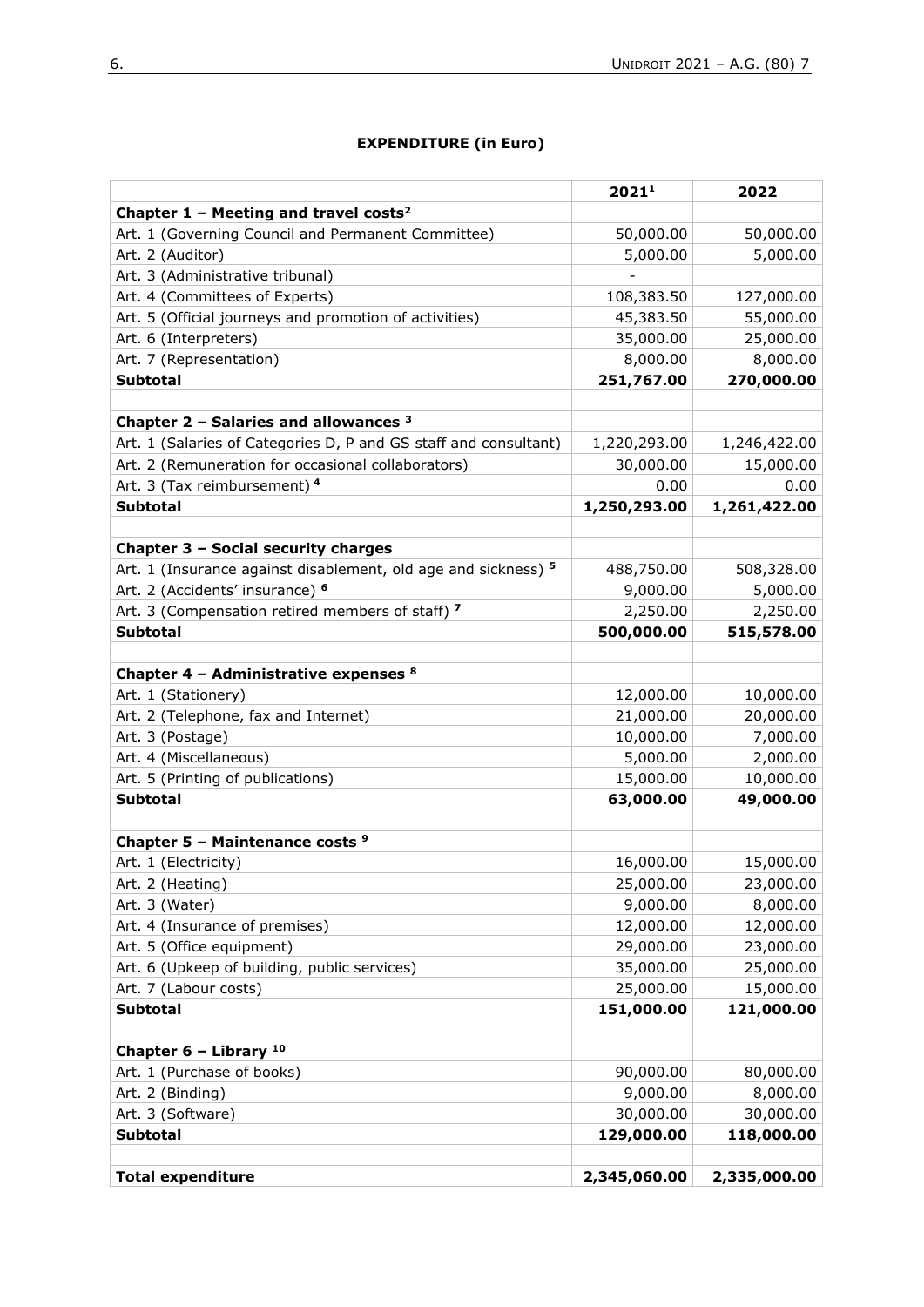#### **EXPLANATORY NOTES TO THE DRAFT BUDGET - EXPENDITURE**

The numbers given in this column correspond to the official budget for 2021 approved by the Finance Committee at its 90<sup>th</sup> session in Rome on 22 October 2020 (see UNIDROIT 2020 – F.C. (90) 6 [rev.](https://www.unidroit.org/english/governments/financecommitteedocuments/2020-90session/fc-90-06rev-02-e.pdf) 2), and subsequently approved by the General Assembly at its 79<sup>th</sup> session in Rome on 17 December 2020 (see UNIDROIT 2020 – [A.G. \(79\) 7\)](https://www.unidroit.org/english/governments/assemblydocuments/2020-79session/ag-79-07-e.pdf).

<sup>2</sup> **Purpose of expenditure:** to cover travel and subsistence expenses incurred by the members of the Governing Council and of the Permanent Committee in their attendance of sessions of those bodies; the fees due to the auditor appointed by the General Assembly; the costs of hearings of the Administrative Tribunal, registrar services and sums awarded by the Tribunal for settlement of claims; the costs incurred by UNIDROIT in organising meetings of committees of experts and other meetings associated with UNIDROIT's Work Programme; the travel and subsistence expenses incurred by representatives of UNIDROIT, members of staff and collaborators in connection with the attendance of meetings of other organisations with which UNIDROIT cooperates, as well as missions intended to further awareness of UNIDROIT's work in general and, where appropriate, to encourage accession to the Statute of the Organisation; the cost of simultaneous interpretation at meetings held by UNIDROIT; and the cost of representation functions, such as receptions and similar events organised by UNIDROIT in connection with its meetings.

With respect to Article 4 (Committees of Experts), the Secretariat deems it prudent to forecast an increase of € 18,616.50 for this line of expenditure to reflect the fact that 2022 will be a year in which no less than six projects under the new Work Programme (2020-2022) will be fully underway and simultaneously running, with an expected increase in the number of meetings contemplated for that year.

With respect to Article 5 (Official journeys and promotion of activities), the Secretariat deems it prudent to forecast an increase of  $\epsilon$  9,616.50 for this line of expenditure to return to the pre-COVID-19 levels and to reflect the fact that 2022 is expected to see a return to ordinary missions.

With respect to Article 6 (Interpreters), the Secretariat forecasts a decrease of  $\epsilon$  10,000 for this line of expenditure to reflect the lower level of actual expenditure seen in the course of 2020.

<sup>3</sup> **Purpose of expenditure:** to cover the salaries and allowances of the professional, administrative, secretarial and library members of UNIDROIT staff as well as remuneration of consultants.

With respect to Article 1 (Salaries of Categories D, P and GS staff and consultant), the Secretariat deems it prudent to forecast an increase of € 26,129.00 for this line of expenditure in order to reflect changes in staffing anticipated for 2022 as well as the within-grade increases in line with the UN salary scale.

With respect to Article 2 (Remuneration for occasional collaborators), the Secretariat foresees a lesser need to rely on occasional collaborators, which would lower costs in this regard, and for which reason the Secretariat proposes reducing the amount of expenditure for this line by  $\epsilon$ 15,000.00.

<sup>4</sup> **Purpose of expenditure:** to cover the cost of federal, state and municipal taxes payable by a US citizen who was appointed to the UNIDROIT Secretariat. These costs will be refunded by the Government of the United States of America, under the terms of a tax reimbursement agreement signed in September 2013.

The first financial year in which taxes were refunded by UNIDROIT was the year 2015. Given that the US citizen left the employment of the Secretariat in 2019, it is not foreseen that there will